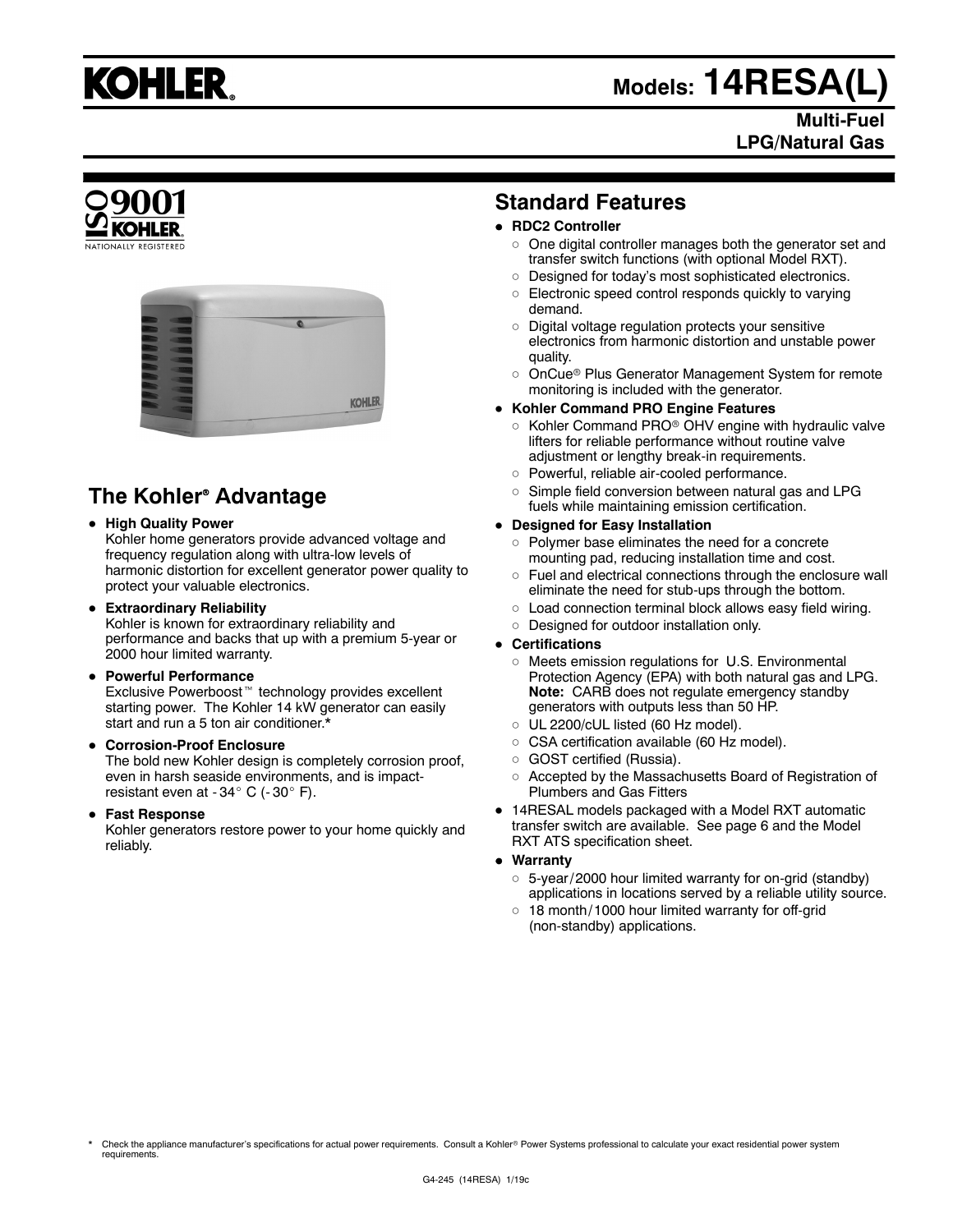#### **Generator Ratings**

|                   |          |              |    | <b>Standby Ratings</b> |             |            |      | <b>Line Circuit</b> |                |
|-------------------|----------|--------------|----|------------------------|-------------|------------|------|---------------------|----------------|
|                   |          |              |    | <b>Natural Gas</b>     |             | <b>LPG</b> |      | <b>Breaker</b>      |                |
| <b>Alternator</b> | Voltage  | <b>Phase</b> | Hz | kW/kVA                 | <b>Amps</b> | kW/kVA     | Amps | Amps                | <b>Poles</b>   |
|                   | $120*$   |              | 60 | 12/12                  | 100         | 13/13      | 108  | 125                 |                |
|                   | 110/220  |              | 60 | 12/12                  | 54          | 14/14      | 63   | 100                 | 2              |
|                   | 120/240* |              | 60 | 12/12                  | 50          | 14/14      | 58   | 70                  | 2              |
| 2F5               | 115/230  |              | 50 | 10/10                  | 43          | 11/11      | 47   | 70                  | $\overline{2}$ |
|                   | 220†     |              | 50 | 10/10                  | 45          | 11/11      | 50   | 50                  |                |
|                   | 230      |              | 50 | 10/10                  | 43          | 11/11      | 47   | 50                  |                |
|                   | 240†     |              | 50 | 10/10                  | 41          | 11/11      | 45   | 50                  |                |
|                   | 120/208* | 3            | 60 | 12/15                  | 41          | 13/16      | 45   | 50                  | 3              |
|                   | 120/240* | 3            | 60 | 12/15                  | 36          | 13/16      | 39   | 50                  | 3              |
|                   | 220/380  | 3            | 60 | 12/15                  | 22          | 13/16      | 24   | 32                  | 4              |
| 2G <sub>5</sub>   | 277/480* | 3            | 60 | 12/15                  | 18          | 13/16      | 20   | 25                  | 3              |
|                   | 220/380‡ | 3            | 50 | 10/12                  | 18          | 11/13      | 20   | 25                  | 4              |
|                   | 230/400  | 3            | 50 | 10/12                  | 18          | 11/13      | 19   | 25                  | 4              |
|                   | 240/416‡ | 3            | 50 | 10/12                  | 17          | 11/13      | 19   | 25                  | 4              |

\* UL listed.

[ 50 Hz single-phase models are factory-connected as 230 volts. Field-adjustable to 220 or 240 volts by an authorized service technician.

] 50 Hz 3-phase models are factory-connected as 230/400 volts. Field-adjustable to 220/380 or 240/416 volts by an authorized service technician.

**Note:** The line circuit breaker is automatically selected based on the generator set model and voltage configuration.

RATINGS: Standby ratings apply to installations served by a reliable utility source. All three-phase units are rated at 0.8 power factor. All single-phase units are rated at 1.0 power factor. The standby rating is applicable to variable loads with an average load factor of 80% for the duration of the power outage. No overload capacity is specified at this rating. Ratings are in accordance with ISO-3046/1,<br>BS5514, AS2789, a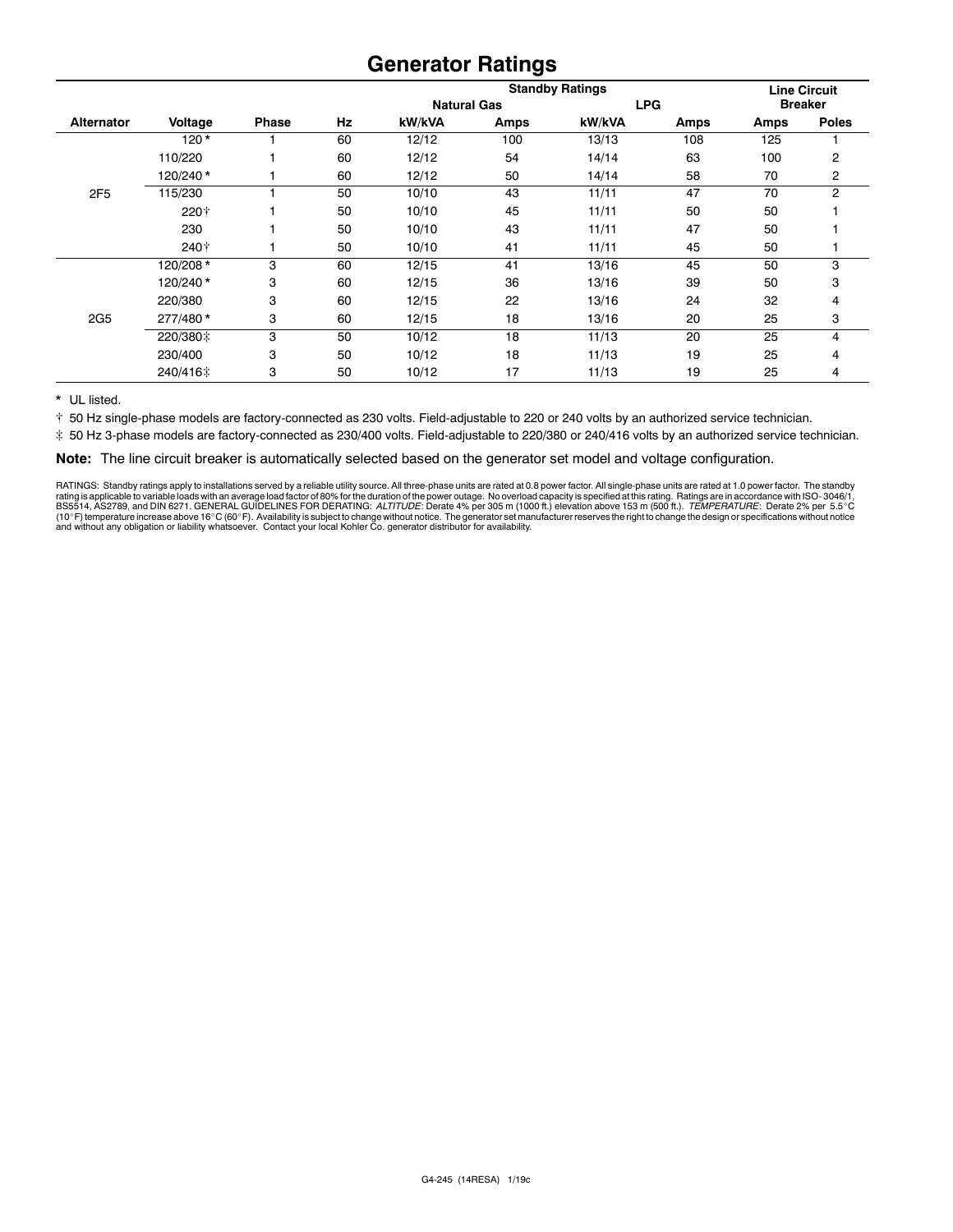#### **Alternator Specifications**

#### **Alternator Specifications**

| <b>Specifications</b>                                  | <b>Alternator</b>            |                        |  |  |
|--------------------------------------------------------|------------------------------|------------------------|--|--|
| Manufacturer                                           |                              | Kohler                 |  |  |
| Type                                                   |                              | 2-Pole, Rotating Field |  |  |
| Leads, quantity                                        |                              |                        |  |  |
| 2F5                                                    |                              | 4                      |  |  |
| 2G <sub>5</sub>                                        |                              | 12                     |  |  |
| Voltage regulator                                      |                              | Digital                |  |  |
| Insulation:                                            |                              | <b>NEMA MG1-1.66</b>   |  |  |
| Material                                               |                              | Class H                |  |  |
| Temperature rise (60 Hz)                               |                              | 130°C Standby          |  |  |
| Temperature rise (50 Hz)                               |                              | 150°C Standby          |  |  |
| Bearing: quantity, type                                |                              | 1, Sealed              |  |  |
| Coupling                                               |                              | <b>Direct</b>          |  |  |
| Amortisseur windings                                   |                              | Full                   |  |  |
| Voltage regulation, no-load to full-load<br><b>RMS</b> |                              | ± 1.0%                 |  |  |
| One-step load acceptance                               |                              | 100% of Rating         |  |  |
| Peak motor starting kVA:                               | (35% dip for voltages below) |                        |  |  |
| 240V, 1 ph                                             | 2F5 (4 lead)                 | 33 (60 Hz)             |  |  |
| 230 V, 1 ph                                            | 2F5 (4 lead)                 | 26 (50 Hz)             |  |  |
| 240 or 480 V, 3 ph                                     | 2G5 (12 lead)                | 54 (60 Hz)             |  |  |
| 208 V or 416 V, 3 ph                                   | 2G5 (12 lead)                | 38 (50 Hz)             |  |  |

#### **Alternator Features**

- Compliance with NEMA, IEEE, and ANSI standards for temperature rise.
- Self-ventilated and dripproof construction.
- $\bullet$  Windings are vacuum-impregnated with epoxy varnish for dependability and long life.
- Superior voltage waveform and minimum harmonic distortion from skewed alternator construction.
- $\bullet$  Digital voltage regulator with  $\pm 1.0\%$  no-load to full-load RMS regulation.
- $\bullet$  Rotating-field alternator with static exciter for excellent load response.
- Total harmonic distortion (THD) from no load to full load with a linear load is less than 5%.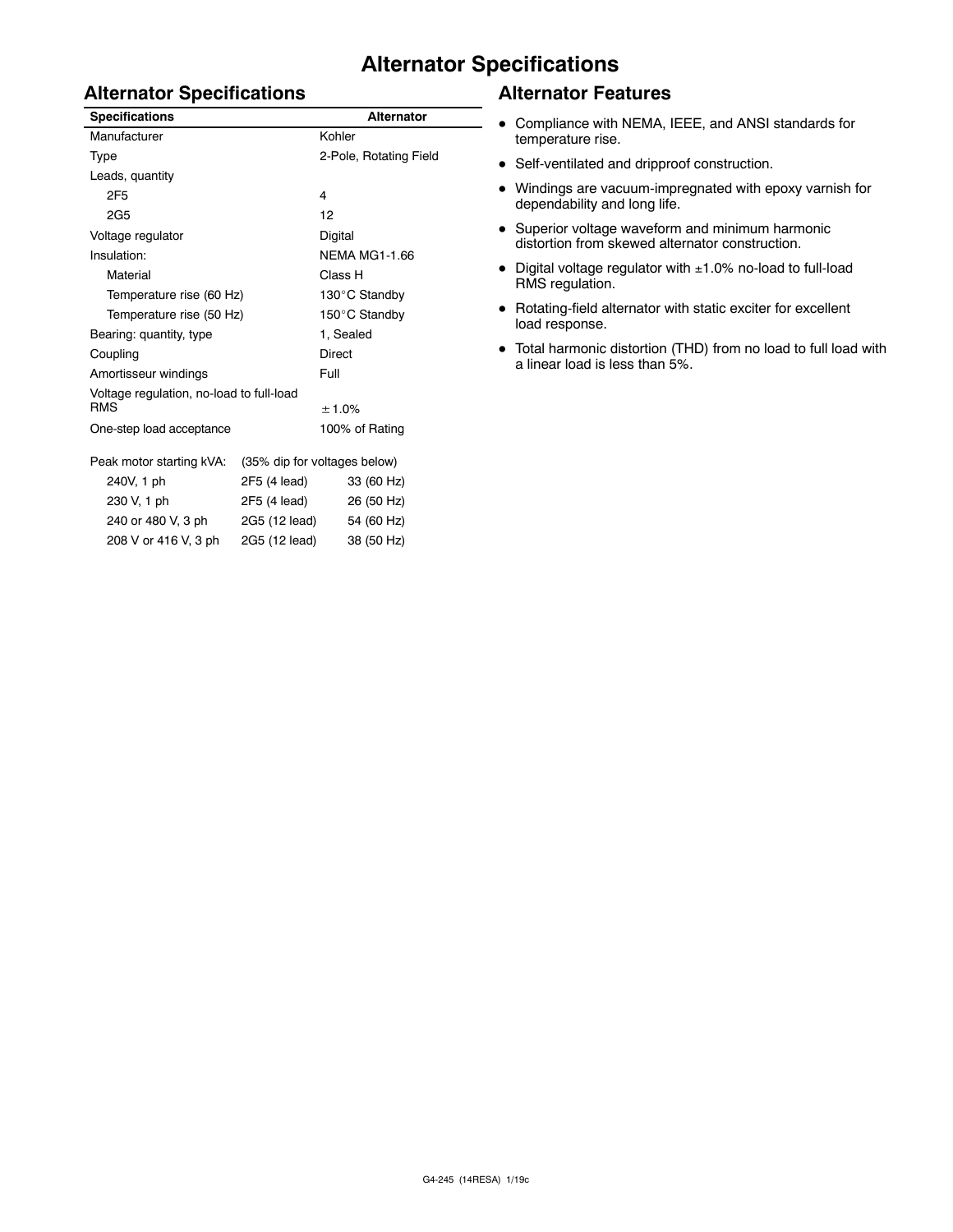#### **Application Data Fuel Pipe Size**

#### **Engine**

| <b>Engine Specifications</b>               |                            |  |  |
|--------------------------------------------|----------------------------|--|--|
| Manufacturer                               | Kohler                     |  |  |
| Engine: model, type                        | CH740 4-Cycle              |  |  |
| Cylinder arrangement                       | $V-2$                      |  |  |
| Displacement, cm <sup>3</sup> (cu. in.)    | 725 (44)                   |  |  |
| Bore and stroke, mm (in.)                  | 83 x 67 (3.27 x 2.64)      |  |  |
| Compression ratio                          | 9:1                        |  |  |
| Main bearings: quantity, type              | 2, Parent Material         |  |  |
| <b>Rated RPM</b>                           |                            |  |  |
| 60 Hz                                      | 3600                       |  |  |
| 50 Hz                                      | 3000                       |  |  |
| Max. engine power at rated rpm, kW (HP)    |                            |  |  |
| $LPG$ , 60 Hz                              | 17.6 (23.6)                |  |  |
| LPG, 50 Hz                                 | 15.8 (21.2)                |  |  |
| Natural gas, 60 Hz                         | 15.3 (20.5)                |  |  |
| Natural gas, 50 Hz                         | 13.8 (18.5)                |  |  |
| Cylinder head material                     | Aluminum                   |  |  |
| Valve material                             | Steel/Stellite®            |  |  |
| Piston type and material                   | Aluminum Alloy             |  |  |
| Crankshaft material                        | Heat Treated, Ductile Iron |  |  |
| Governor: type                             | Electronic                 |  |  |
| Frequency regulation, no load to full load | Isochronous                |  |  |
| Frequency regulation, steady state         | ±0.5%                      |  |  |
| Air cleaner type                           | Dry                        |  |  |
|                                            |                            |  |  |

#### **Minimum Gas Pipe Size Recommendation, in. NPT Pipe Length, m (ft.) Natural Gas** 193,000 Btu/hr. **LPG** 203,000 Btu/hr. 8 (25) 3/4 3/4 15 (50) 1 3/4 30 (100) 1 1 46 (150) 1 1/4 1 61 (200) 1 1/4 1

#### **Fuel Requirements**

| <b>Fuel System</b>                        |                   |                                                                           |  |  |  |
|-------------------------------------------|-------------------|---------------------------------------------------------------------------|--|--|--|
| Fuel types                                |                   | Natural Gas or LPG                                                        |  |  |  |
| Fuel supply inlet                         | $1/2$ NPT         |                                                                           |  |  |  |
| Fuel supply pressure, kPa (in. $H_2O$ ):  |                   |                                                                           |  |  |  |
| Natural gas                               | $1.2 - 2.7(5-11)$ |                                                                           |  |  |  |
| LP                                        |                   | $1.7 - 2.7(7 - 11)$                                                       |  |  |  |
| <b>Fuel Composition Limits *</b>          | Nat. Gas          | <b>LPG</b>                                                                |  |  |  |
| Methane, % by volume (minimum)            | 90 min.           |                                                                           |  |  |  |
| Ethane, % by volume (maximum)             | 4.0 max.          |                                                                           |  |  |  |
| Propane, % by volume                      | 1.0 max.          | 85 min.                                                                   |  |  |  |
| Propene, % by volume (maximum)            | $0.1$ max.        | 5.0 max.                                                                  |  |  |  |
| $C_4$ and higher, % by volume             | $0.3$ max.        | 2.5 max.                                                                  |  |  |  |
| Sulfur, ppm mass (maximum)                | 25 max.           |                                                                           |  |  |  |
| Lower heating value,                      |                   |                                                                           |  |  |  |
| $MJ/m3$ (Btu/ft <sup>3</sup> ), (minimum) | 33.2 (890)        | 84.2 (2260)                                                               |  |  |  |
|                                           |                   | * Contact your local distributor for suitability and rating derates based |  |  |  |

Contact your local distributor for suitability and rating derates based on fuel compositions outside these limits.

#### **Operation Requirements**

#### **Engine Electrical Engine Electrical System**

| Ignition system                         | Electronic.<br>Capacitive Discharge |
|-----------------------------------------|-------------------------------------|
| Starter motor rated voltage (DC)        | 12                                  |
| Battery (purchased separately):         |                                     |
| Ground                                  | Negative                            |
| Volts (DC)                              | 12                                  |
| Battery quantity                        | 1                                   |
| Recommended cold cranking amps:         |                                     |
| (CCA) rating for - $18^{\circ}$ C (0°F) | 500                                 |
| Group size                              | 51                                  |
| الممرود والمحال                         |                                     |

#### **Exhaust**

| <b>Exhaust System</b>                                                                       |           |
|---------------------------------------------------------------------------------------------|-----------|
| Exhaust temperature exiting the<br>enclosure at rated kW, dry, $^{\circ}$ C ( $^{\circ}$ F) | 260 (500) |

#### **Lubrication**

| <b>Lubricating System</b>           |                      |
|-------------------------------------|----------------------|
| Type                                | <b>Full Pressure</b> |
| Oil capacity (with filter), L (qt.) | 1.8(1.9)             |
| Oil filter: quantity, type          | 1, Cartridge         |
| Oil cooler                          | Integral             |

| <b>Fuel Consumption</b>                                                        |                |          |                                                   |       |                                                   |       |  |
|--------------------------------------------------------------------------------|----------------|----------|---------------------------------------------------|-------|---------------------------------------------------|-------|--|
| Fuel                                                                           |                |          | Fuel Consumption, m <sup>3</sup> /hr. (cfh)       |       |                                                   |       |  |
| Model                                                                          | Type           | % Load   | 60 Hz                                             |       |                                                   | 50 Hz |  |
|                                                                                |                | 100      | 5.4                                               | (193) | 4.9                                               | (175) |  |
|                                                                                |                | 75       | 4.7                                               | (163) | 4.2                                               | (148) |  |
|                                                                                | Natural<br>Gas | 50       | 3.5                                               | (124) | 3.1                                               | (108) |  |
|                                                                                |                | 25       | 2.6                                               | (93)  | 2.4                                               | (84)  |  |
|                                                                                |                | Exercise | 1.7                                               | (60)  | 1.7                                               | (60)  |  |
| 14RESA                                                                         |                | 100      | 2.3                                               | (81)  | 2.1                                               | (74)  |  |
|                                                                                |                | 75       | 2.1                                               | (75)  | 1.9                                               | (68)  |  |
|                                                                                | LPG            | 50       | 1.8                                               | (60)  | 1.5                                               | (53)  |  |
|                                                                                |                | 25       | 1.2                                               | (45)  | 1.1                                               | (40)  |  |
|                                                                                |                | Exercise | 0.8                                               | (30)  | 0.8                                               | (30)  |  |
| Nominal fuel rating: Natural gas:<br>LPG:                                      |                |          | 93 MJ/m <sup>3</sup> (2500 Btu/ft. <sup>3</sup> ) |       | 37 MJ/m <sup>3</sup> (1000 Btu/ft. <sup>3</sup> ) |       |  |
| 8.58 ft. $3 = 1$ lb.<br>LPG conversion factors:<br>0.535 m <sup>3</sup> = 1 kg |                |          |                                                   |       |                                                   |       |  |

36.39 ft.<sup>3</sup> = 1 gal.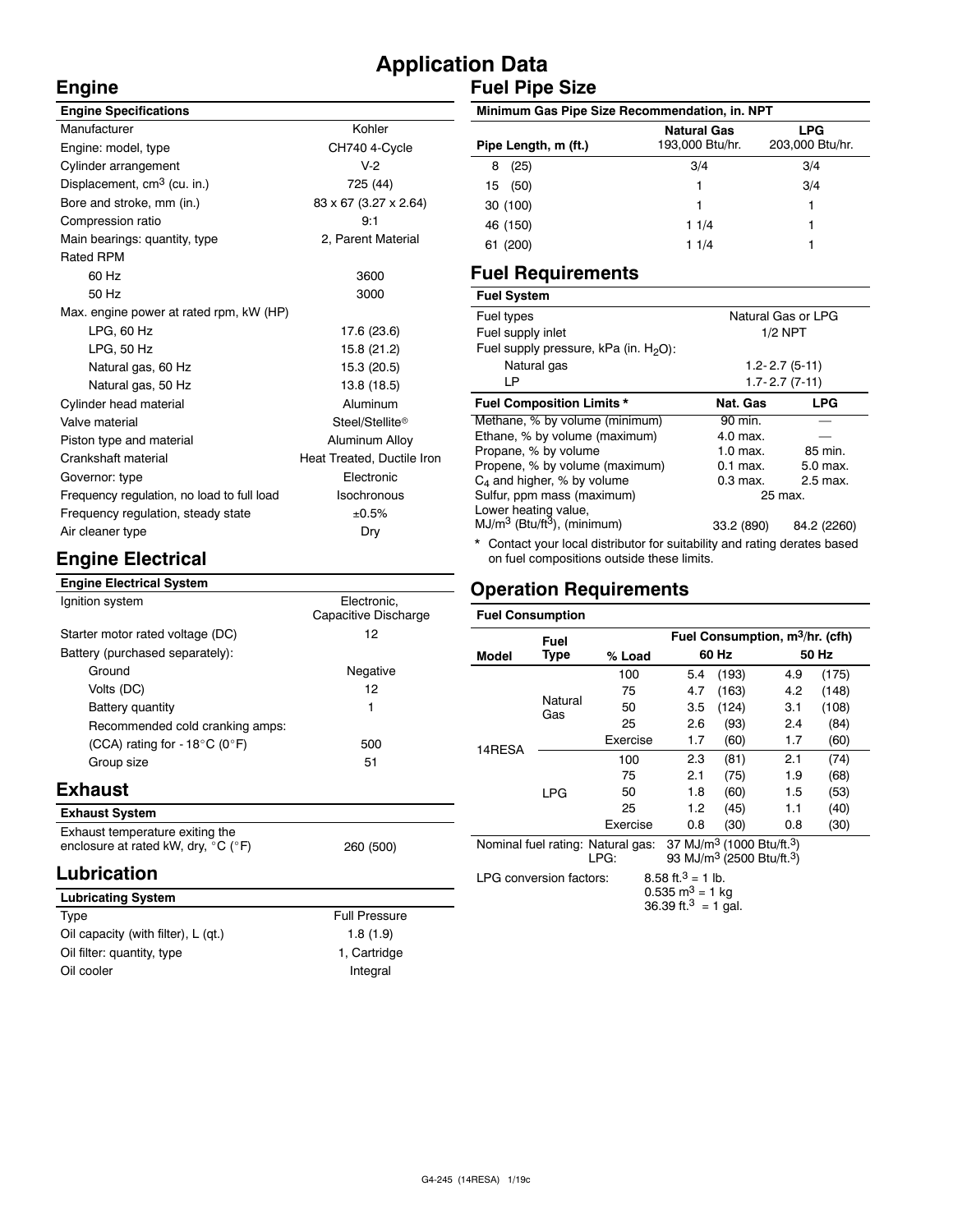#### **RDC2 Controller**



The RDC2 controller provides integrated control for the generator set, Kohler<sup>®</sup> Model RXT transfer switch, programmable interface module (PIM), and load shed kit.

The RDC2 controller's 2-line LCD screen displays status messages and system settings that are clear and easy to read, even in direct sunlight or low light.

#### **RDC2 Controller Features**

- Membrane keypad:
	- o OFF, AUTO, and RUN pushbuttons
	- o Select and arrow buttons for access to system configuration and adjustment menus
- LED indicators for OFF, AUTO, and RUN modes
- LED indicators for utility power and generator set source availability and ATS position (Model RXT transfer switch required)
- $\bullet$  LCD display:
	- $\circ$  Two lines x 16 characters per line
	- $\circ$  Backlit display with adjustable contrast for excellent visibility in all lighting conditions
- $\bullet$  Scrolling system status display:
	- o Generator set status
	- $\circ$  Voltage and frequency
	- d Engine temperature
	- $\circ$  Oil pressure
	- o Battery voltage
	- o Engine runtime hours
- Date and time displays
- Smart engine cooldown senses engine temperature
- Digital isochronous governor to maintain steady-state speed at all loads
- Digital voltage regulation:  $\pm$  1.0% RMS no-load to full-load
- Automatic start with programmed cranking cycle
- Programmable exerciser can be set to start automatically on any future day and time, and run every week or every two weeks
- Exercise modes:
	- $\circ$  Unloaded weekly exercise with complete system diagnostics
	- o Unloaded full-speed exercise
	- o Loaded full-speed exercise (Model RXT ATS required)
- Front-access mini USB connector for SiteTech<sup>™</sup> or USB Utility connection
- Integral Ethernet connector for Kohler<sup>®</sup> OnCue<sup>®</sup> Plus
- Built-in 2.5 amp battery charger
- Remote two-wire start/stop capability for optional connection of a Model RDT transfer switch

#### **Additional RDC2 Controller Features**

- Diagnostic messages:
	- o Displays diagnostic messages for the engine, generator, Model RXT transfer switch, programmable interface module (PIM), and load management device.
	- $\circ$  Over 70 diagnostic messages can be displayed
- Maintenance reminders
- System settings:
	- $\circ$  System voltage, frequency, and phase
	- o Voltage adjustment
	- o Measurement system, English or metric
- ATS status (Model RXT ATS required):
	- o Source availability
	- o ATS position (normal/utility or emergency/generator)
	- o Source voltage and frequency
- ATS control (Model RXT ATS required):
	- o Source voltage and frequency settings
	- $\circ$  Engine start time delay
	- $\circ$  Transfer time delays
	- o Voltage calibration
	- $\circ$  Fixed pickup and dropout settings
- Programmable Interface Module (PIM) status displays:
	- o Input status (active/inactive)
	- o Output status (active/inactive)
- Load control menus:
	- o Load status
	- o Test function

#### **Generator Set Sound Data**

Model 14RESA 8 point logarithmic average sound levels are 63 dB(A) during weekly engine exercise and 67 dB(A) during full-speed generator diagnostics and normal operation. For comparison to competitor ratings, the lowest sound levels are 58 dB(A) and 63 dB(A) respectively.\*

All sound levels are measured at 7 meters with no load.

Lowest of 8 points measured around the generator. Sound levels at other points around generator may vary depending on installation parameters.